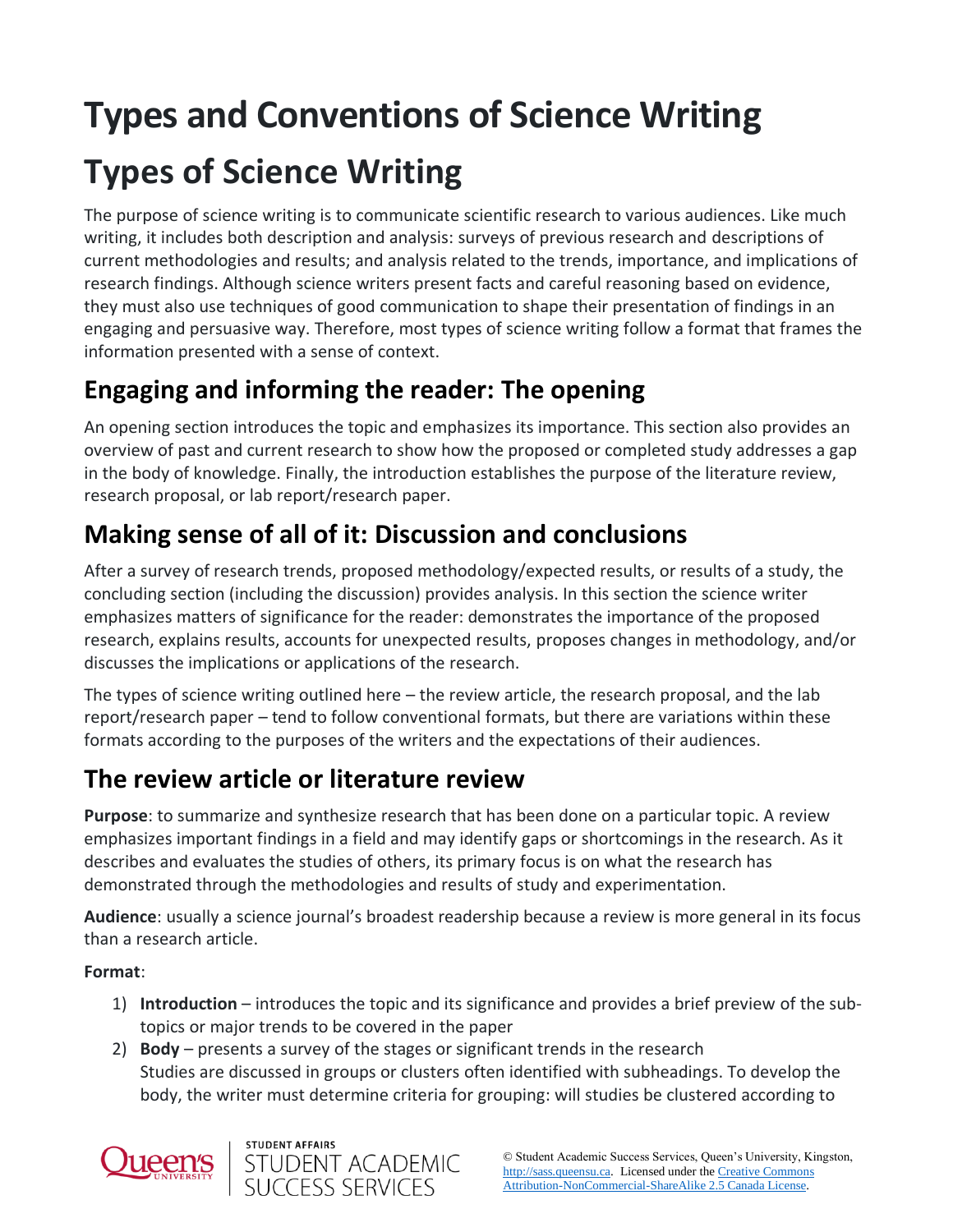major advances in the research (chronological development) or areas of consensus or lack of consensus in the field? Will the body highlight similarities and differences in the findings in terms of methods, results, and/or the focus of research studies?

\*Tips: the body should contain both generalizations about the set of studies under review (written in the present tense) and citations of specific studies (past tense) to identify and verify observed trends.

Topic and concluding sentences of paragraphs and/or sections should synthesize research findings and may show differences and similarities or points of agreement/disagreement.

3) **Conclusion**– provides a final general overview of what is known and what is left to explore in the field This section may discuss practical implications or suggest directions for future research.

### **Distinguishing Elements**:

The review article is largely descriptive in that it identifies trends or patterns in an area of research across studies. However, analysis is required as the writer offers an interpretation of the state of knowledge in the field, perhaps calling attention to an issue in the field, proposing a theory or model to resolve it, or suggesting directions for future research. As well, unlike research papers that feature functional headings related to the IMRAD format, the review article uses topical or content headings to indicate the sections of the review.

### **The research proposal**

**Purpose**: to convince a scientific audience that a proposed problem for investigation is worth exploring and that the proposed research approach will be effective. The proposal should present a specific, interesting research question and demonstrate the following: the question's significance, the merit of the proposed research methods, the ways in which results will contribute to the solution to the problem, and the degree to which the research will advance the state of the science in this area.

**Audience**: academic departments that grant approval for dissertation projects and funding agencies. Research proposals are often read by a broader range of readers than a journal article.

### **Format**:

- 1) **Introduction** presents the specific objectives and scientific significance of the proposed research and also previews the rest of the paper. Because the audience may be more general than for the research article, the introduction provides a more comprehensive orientation to the topic and to the purpose of and need for the proposed research.
- 2) **Background** provides a thorough, detailed discussion of the primary literature and requires synthesis and evaluation of that body of knowledge. The Background demonstrates the researcher's breadth of knowledge and shows both how far the previous research has gone and where it needs to go. Although the major sections of the proposal are identified with functional headings – Introduction, Background, Methods – the headings within the background section are topical, according to trends in the research. This section ends with a summary of what is known and not known about the topic and a clear description of the specific research question(s) or hypothesis(es) that will be investigated.
- 3) **Methods or Proposed Research** shows how the proposed research question follows logically from the research that has gone before. This section is similar to a Materials and Methods



STUDENT AFFAIRS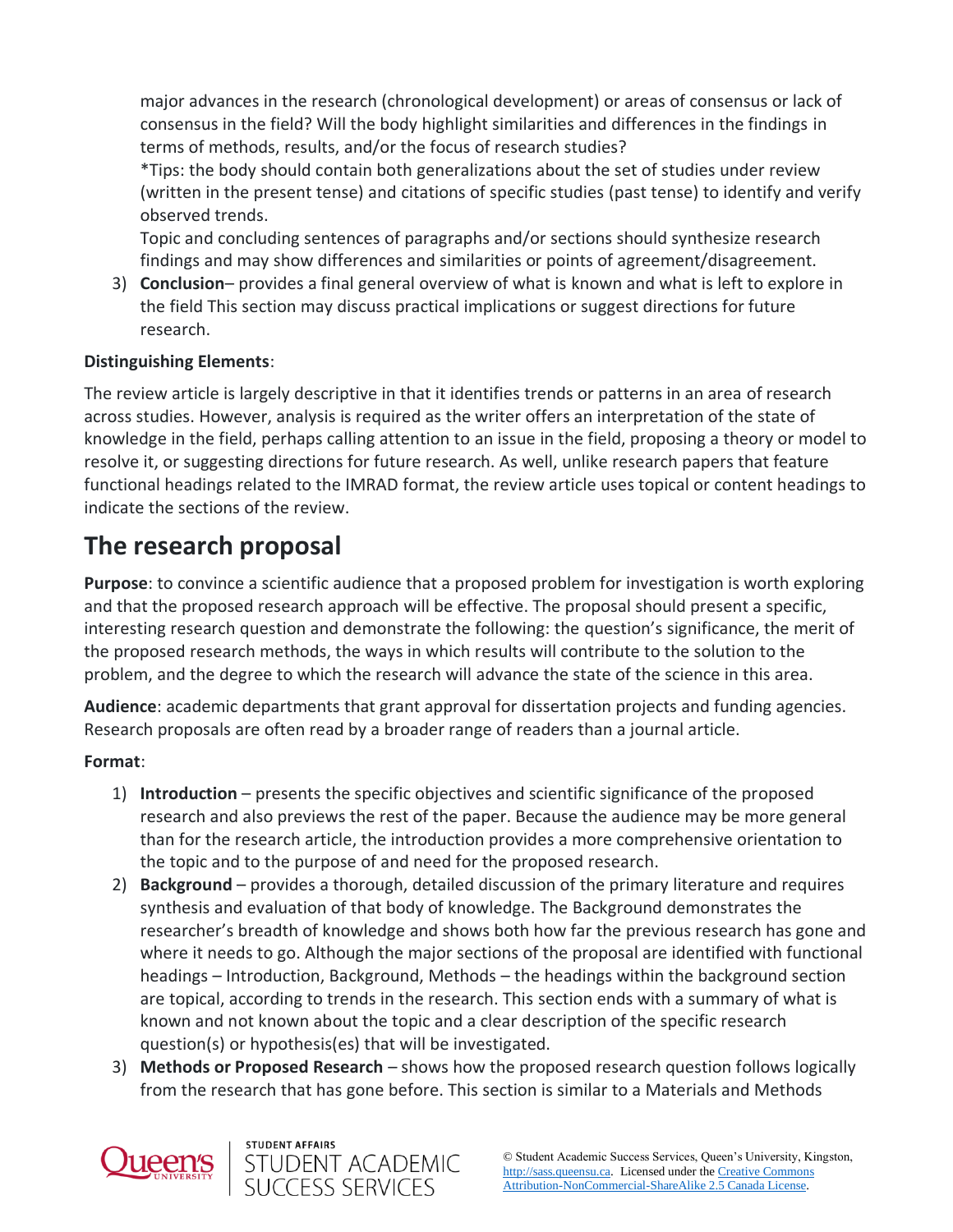section of a research article but is written in the future tense. It provides a detailed, heavily documented description of proposed methods, with citations that demonstrate the validity of the methodological approach. This section outlines specific aspects of methodology: sample sizes, number of replicates, sites, and how the data will be analyzed. It also provides plans to address possible problems in the research.

### **Distinguishing Elements**:

The research proposal is a persuasive piece of writing that needs to account for audience to a greater degree than the other types of science writing. It should show an alignment of the proposed research with a granting agency's goals and priorities. In this type of writing, the persona of the researcher is more important than in other types, so the proposal demonstrates the researcher's experience and expertise. Finally, in keeping with the persuasive nature of the proposal, the Methods section contains fewer details than in an article but more explanation for the rationale behind the methodological approach.

## **The lab report**

**Purpose**: to present either the results of primary research accomplished through study/experimentation or theoretical developments in a particular field. In both the lab report and research article, the writing is both descriptive/factual and analytical/ persuasive. It accurately reports the details of the research but also attempts to convince readers of the importance of the research in terms of its contribution to the advancing knowledge in the field.

**Audience**: for the student writer, most often a professor or teaching assistant; for the report writer, a wider audience – a journal editor, peer reviewers, a community of specialists in a discipline, the general scientific community.

**Format**: follows the dominant format of articles in science journals – Introduction, Methods, Results, and Discussion (IMRAD).\*

| <b>Section</b>           | <b>Purpose</b>                                                                                                                                                                                                                                                        | <b>Answers These Questions</b>                                                                                |
|--------------------------|-----------------------------------------------------------------------------------------------------------------------------------------------------------------------------------------------------------------------------------------------------------------------|---------------------------------------------------------------------------------------------------------------|
| Introduction             | Introduces topic of investigation and<br>$\bullet$<br>its importance<br>States central question or hypothesis<br>$\bullet$<br>Cites any relevant literature<br>$\bullet$<br>May identify gap in the research<br>$\bullet$<br>States objective or purpose<br>$\bullet$ | Why is this topic significant or<br>$\bullet$<br>interesting?<br>Why did you undertake this<br>investigation? |
| Materials<br>and Methods | Describes the research design<br>$\bullet$<br>Details the experimental procedure<br>$\bullet$<br>step by step                                                                                                                                                         | How could someone else replicate<br>your study or experiment?                                                 |
| <b>Results</b>           | Reports in detail the findings of the<br>$\bullet$<br>investigation<br>Provides figures and tables to<br>$\bullet$<br>support the text                                                                                                                                | What actually happened?<br>How can you report all relevant<br>$\bullet$<br>results most efficiently?          |



STUDENT AFFAIRS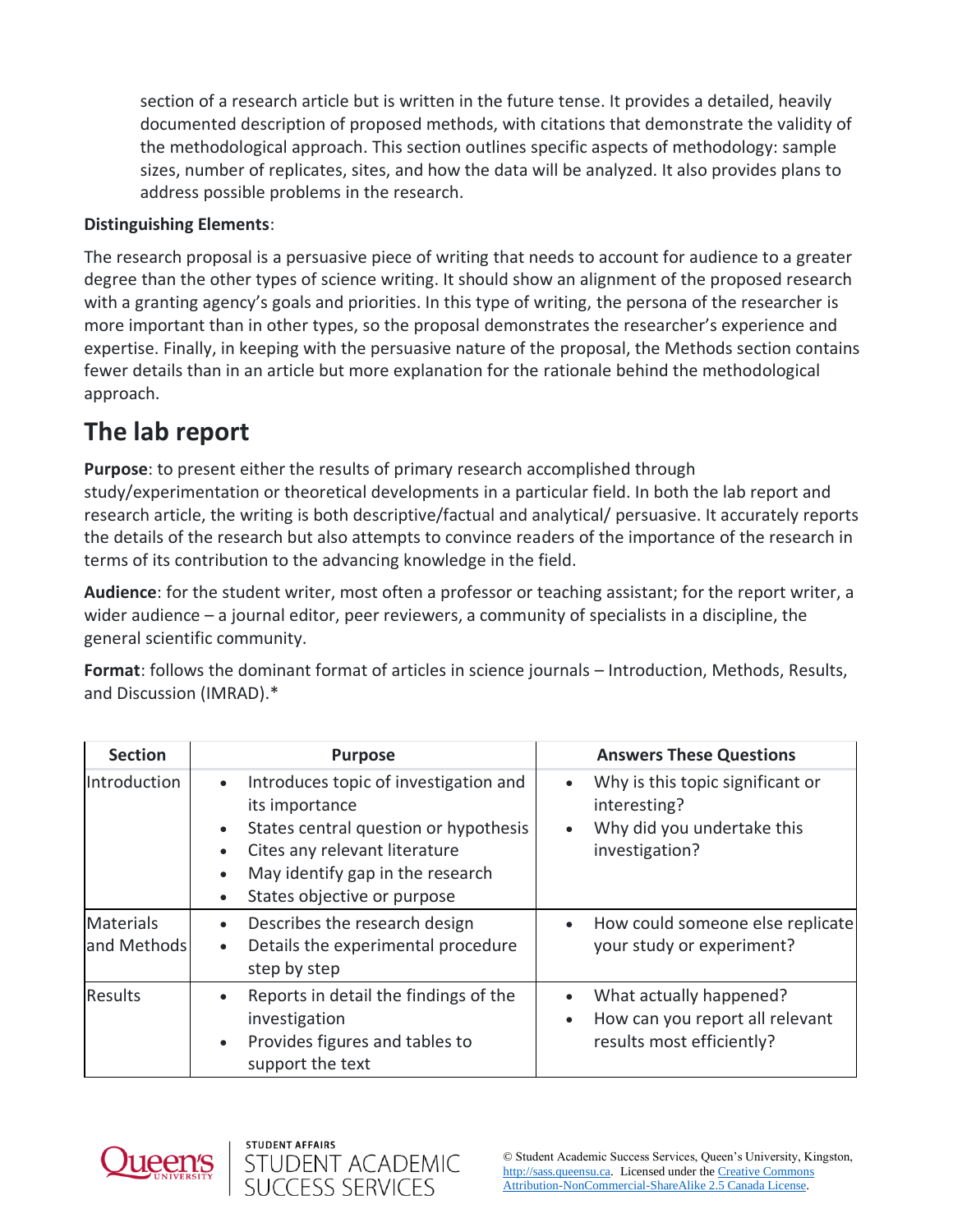| <b>Discussion</b> | • Summarizes results and draws<br>tentative conclusions<br>Comments on results related to<br>$\bullet$<br>research question or hypothesis<br>• Examines other supporting or<br>contradicting evidence<br>• Suggests refinements or applications<br>of research | Why did you obtain these results?<br>$\bullet$<br>Did you obtain the expected<br>$\bullet$<br>results? Why or why not?<br>How do your conclusions relate to<br>$\bullet$<br>other research on the topic?<br>How might your study or<br>$\bullet$<br>experiment be improved or used?<br>What next? |
|-------------------|----------------------------------------------------------------------------------------------------------------------------------------------------------------------------------------------------------------------------------------------------------------|---------------------------------------------------------------------------------------------------------------------------------------------------------------------------------------------------------------------------------------------------------------------------------------------------|
|                   | Offers possibilities for further study<br>$\bullet$                                                                                                                                                                                                            |                                                                                                                                                                                                                                                                                                   |

\*Note: If the focus of a paper is theoretical or historical rather than experimental, the IMRAD format will not be suitable. A more variable structure, with topical rather than functional headings, may be needed to propose new theories, models, formulations of hypotheses, or interpretations of previously observed phenomena.

### **Distinguishing Elements:**

Although they use the same format, lab reports and research papers differ in terms of scope and the complexity of their analyses.

### **Description** (subject, scope, style):

Lab reports focus on only one experiment or repeated experiment and report results in a spare, concise way. Research papers may report on a sequence of experiments or other wider subjects. Because the focus of the research paper is broader, it may address matters that don't relate directly to experimentation – such as definitions, new research methods, or reinterpretations of data – and thus its style is more expansive.

**Analysis** (context, interpretation, and conclusions):

While a lab report provides a relatively short introduction and review of the literature, the research paper presents a thorough introduction of the topic and the importance of the research in the context of other work in the field. It provides a comprehensive review of all relevant literature.

A lab report interprets only specific aspects of the data related to the study / experiment at hand. It may not present any general conclusions aside from possibly recommending avenues for further research. A research paper, however, offers an extensive interpretation of results and may include both definite and tentative conclusions, alternate ways of interpreting results, and/or other kinds of speculation, in addition to possible applications and research directions.

### **Abstract**

The abstract is a short summary of the main points of a research report, proposal, or review article. It is usually 150-250 words and a single paragraph, though it may be longer; proposal abstracts are often one page or 200-300 words. The purpose is to provide the reader with a complete, accurate synopsis of the larger text and will reflect the structure of that text. The abstract for a research paper will follow the IMRAD format used in the report and contain these elements: topic (a sentence or two, written in present tense); background/rationale for or purpose of the study (several sentences, with no references to previous research); methods and results (written in past tense); and conclusions and implications (present tense).



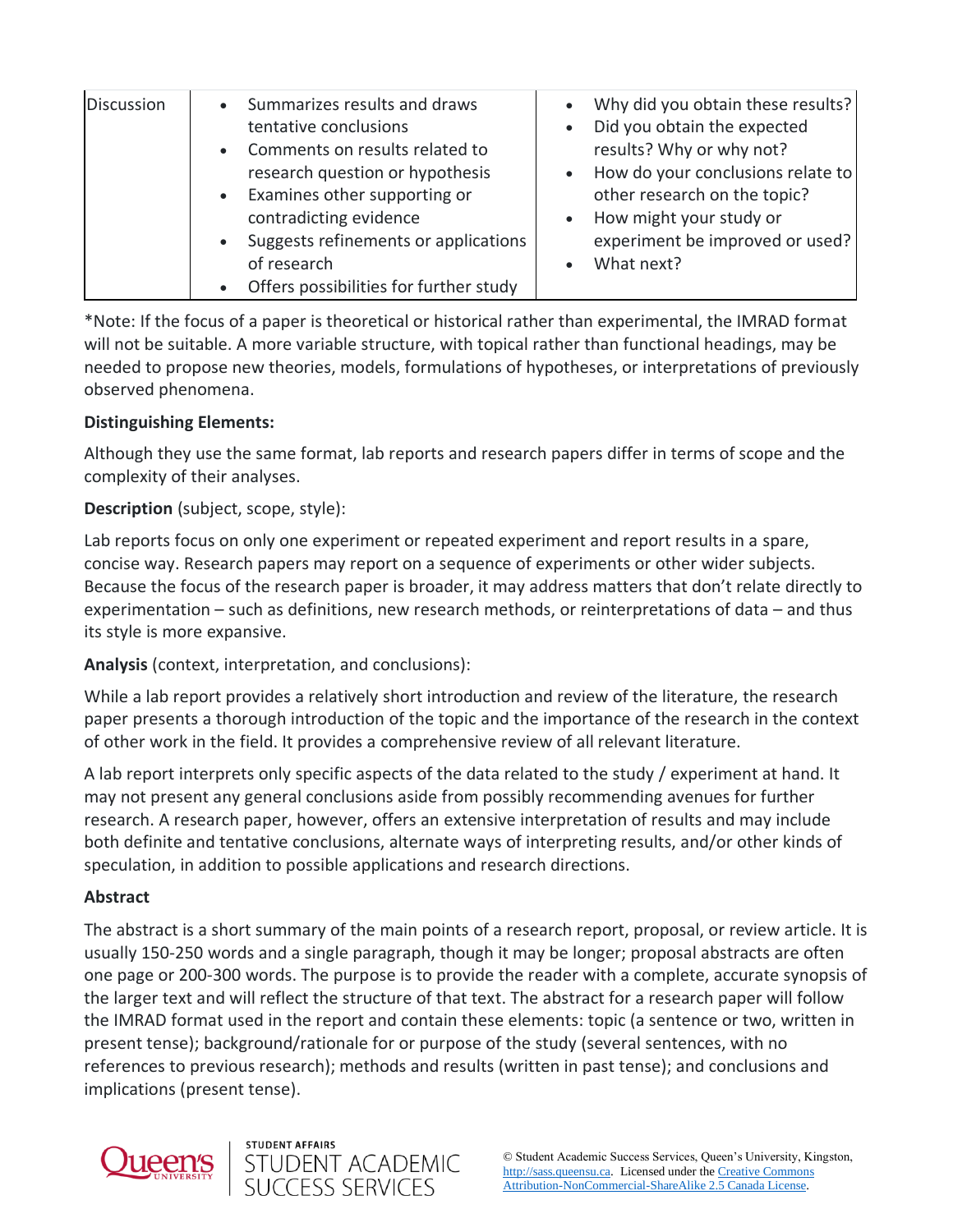Abstracts not following the IMRAD format will be structured differently; for example, they may reflect the line of reasoning in an article. The proposal abstract is structured according to the content of the proposal itself; it summarizes the research problem, goals, and proposed methods. Depending on the discipline or field, some abstracts are structured more formally, with the following headings: Objectives, Design, Setting, Participants, Intervention, Measurements, Results, Conclusions. In many formats, abstracts often conclude with a brief list of keywords.

#### **References**

There is no standard style of documentation in the sciences; styles tend to be journal-specific. Two common styles are the name-and-year system and the citation-order / citation-sequence system.

The name-and-year system includes a list of references at the end of the report that are arranged alphabetically. This system uses in-text citations in the body of the report to indicate information that comes from sources, for example (Anderson and Wyatt, 2010). In both the citations and the References section, the year of publication appears directly after the authors' names.

Hargrave, C. W., K.D. Hambright, and J. W. Weider. 2011. Variation in resource consumption across a gradient of increasing intra- and interspecific richness. Ecology 92: 1226-1235.

A reference from an internet source would appear this way:

Anderson I, Wyatt D. 2004. False positives for the defibrillator: the effects of stress on cardiopulmonary distress in emergency room patients. Emergent Care [Internet]. [cited 2005 May 31]; 24(330): 343-352. Available from: http:// (full URL).

The citation-order system also includes a list of references at the end of the report, but they are arranged in the order in which they appear in the text, rather than alphabetically. Each reference is given a number, and only one number, no matter how often it appears in the body of the report. When the reference is referred to in the text, only the number is given [6]. The full publication information for the source will appear in the References section.

[6] E.M. Iancu, D.E. Speiser, N. Rufer, Assessing ageing of individual Tlymphocytes: mission impossible? Mech. Ageing Dev. 129 (2008) 67-78.

In the citation-order system, the year appears later in the reference than it does in the name-and-year system. Because there are many variations within and between systems, science writers must be aware of specific requirements of journals and follow those guidelines closely.

Acknowledgement:

Penrose, Ann M. and Katz, Steven B. (2010). *Writing in the Sciences: Exploring Conventions of Scientific Discourse (third edition)*. New York: Longman.



STUDENT AFFAIRS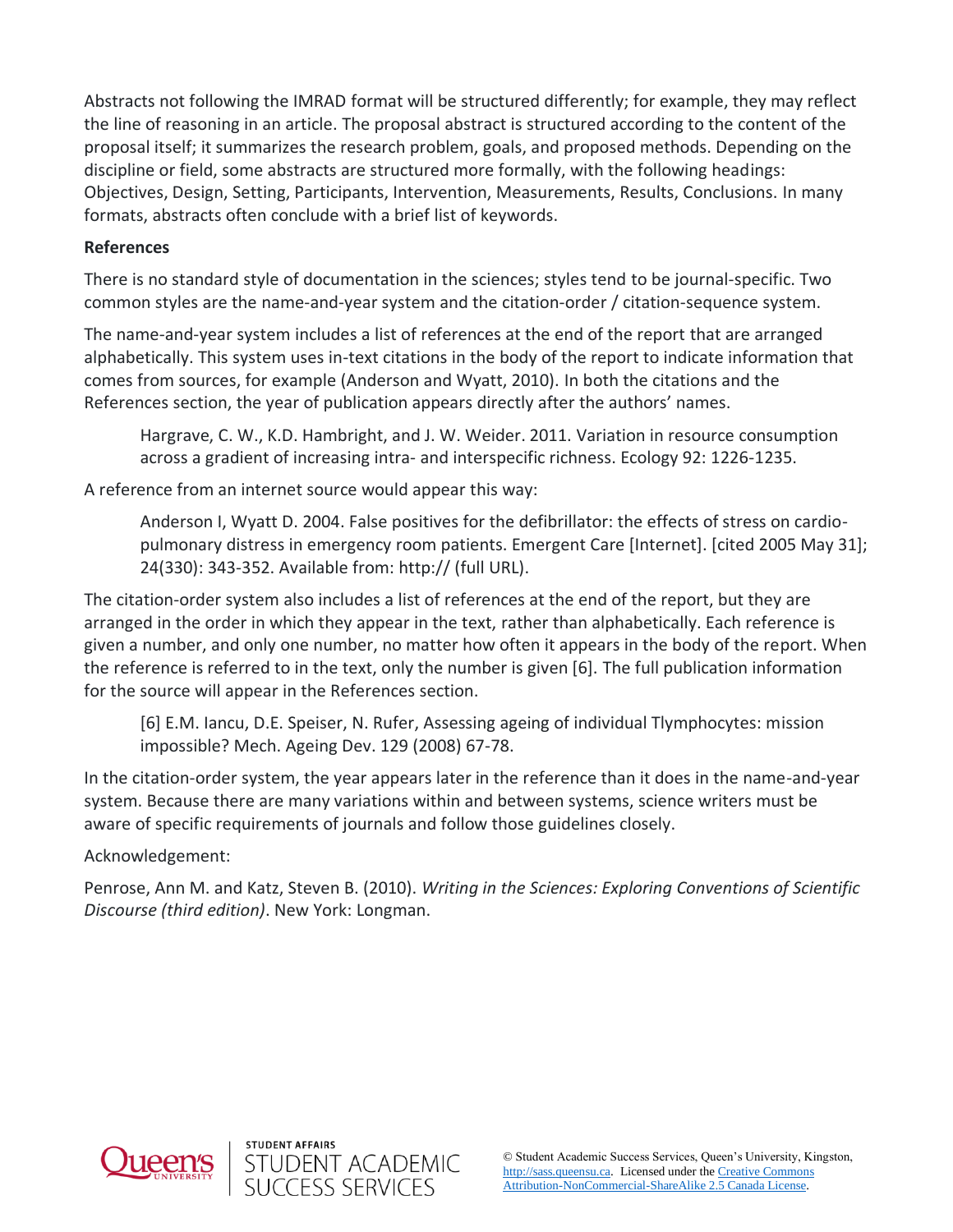# **Conventions of Science Writing**

The purpose of science writing is to accurately communicate observations and analyses and their importance in a way that will convey a sense of context to the reader and possibly allow for repeatable experiments. Science writing demonstrates both the expertise and objective stance of the writer and is marked by a style that is clear, concise, and accurate.

### **Demonstrating expertise and objectivity**

### **Emphasize facts and observation**

Science writing often relates to experimentation and contributes to building a body of knowledge, so its primary focus is on facts and conclusions drawn from careful observation, not opinion. Conclusions should be directly supported by the data presented and/or by others' research.

### **Use technical language appropriately**

Science writers should be aware of the level of expertise of their audiences in order to determine what technical language to use. If the audience consists of readers in the same field, then technical terms common to the discipline should be used to refer to familiar theories, processes, and practices, and to achieve conciseness. If the audience is general, technical terms should be avoided or clearly explained. **Write with a formal tone**

Science writing uses a formal tone that is consistent with its emphasis on the research rather than the researcher. Writing is free of contractions, colloquialisms, and informal language, and often uses the passive voice and/or the active voice in a limited way.

### **Passive voice**

The passive voice emphasizes the object receiving the action rather than the actor performing it.

The samples were diluted with 100 ml of H2O.

Here the subject (samples) receives the action of the verb (to dilute). While the passive voice has been commonly used in science writing, the practice is changing in many disciplines because the passive voice can produce wordy, awkward sentences and because there is a growing acknowledgment of the role of the researcher in the scientific process.

While use of the passive voice is giving way to more active, dynamic writing in the sciences, the passive voice may still be appropriate (and required), particularly in lab reports in the Methods and Results sections and/or in the Abstract.

### **Active voice**

The active voice places the actor performing the action at the beginning of the sentence.

The researcher diluted the samples with 100 ml of H2O.

Here the subject (researcher) performs the action of the verb (to dilute) on the object (samples). There are a number of ways to use the active voice in science writing without using the first-person "I." Use the following alternatives to "I" as the subject of active-voice sentences:



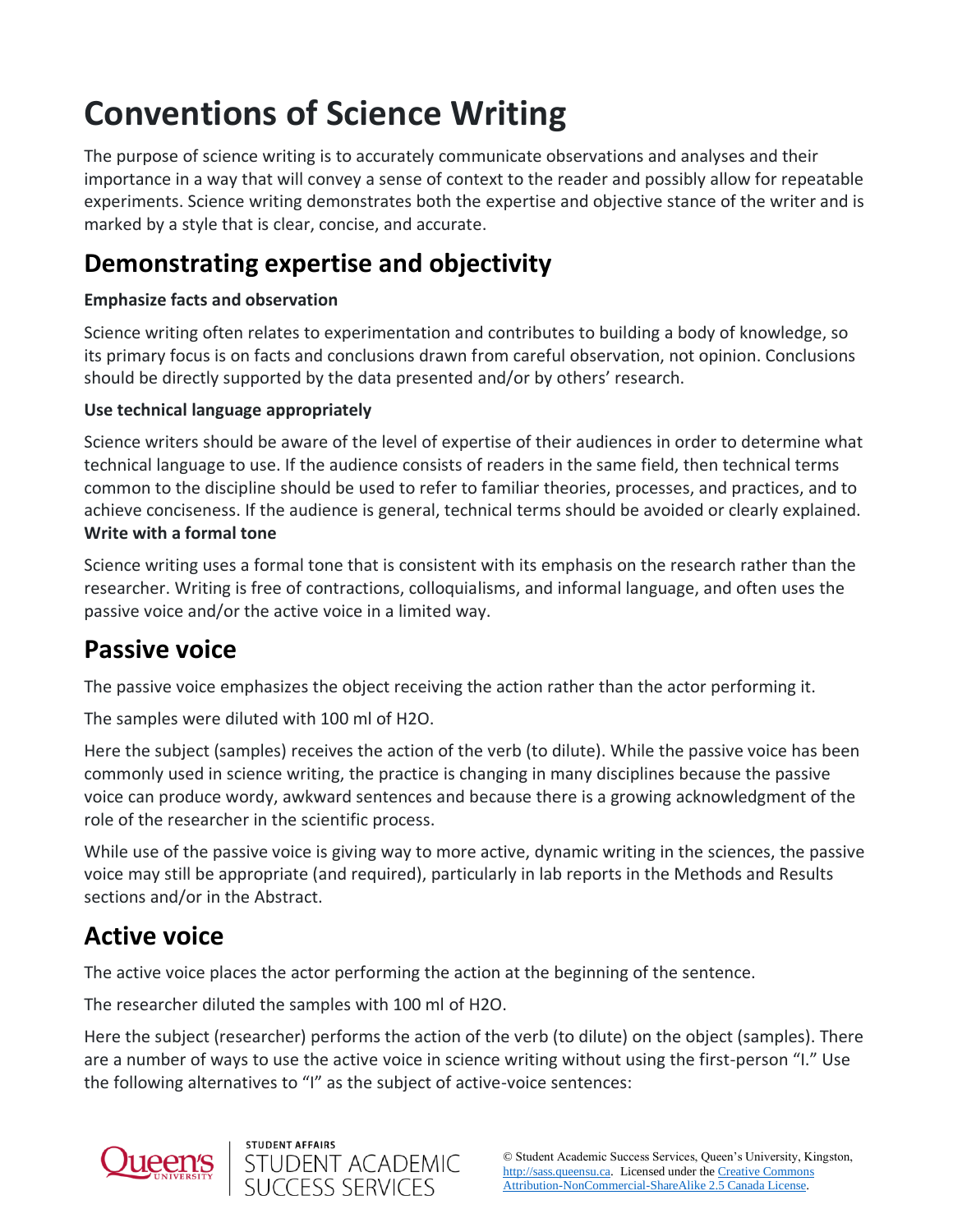- 1. We We modify the above model as follows.
- 2. A figure, table, or section Figure 1 illustrates…; The introduction highlights that…
- 3. Results of studies Experimental evidence shows that…
- 4. A technique or procedure PCR analysis produced clones…
- 5. The researcher(s) Jones and Martin (2010) found that…

When in doubt about whether active or passive voice is expected or required, consult articles in your field for guidance or check with course instructors or supervisors.

### **Avoid unsupported definitive conclusions**

To support an objective stance, it is important to acknowledge limitations by explaining results in a way that allows for a degree of uncertainty. Thus, results suggest, indicate, or are significant rather than prove. If you use somewhat definitive statements, be sure to back them up with evidence.

# **Writing clearly**

### **Organize material effectively**

If you indicate an order for your sections early in your paper or report, it is important to maintain this order throughout so your reader can progress easily through your document.

### **Use plain language**

To balance necessary technical terminology, science writing should be in plain, direct language.

- Not *utilize* but *use* Not *elucidate* but *explain*
- Not *modification* but *change* Not *determinant* but *cause*
- Not *systematize* but *order* Not *numerous* but *many*

### **Include short sentences**

It is important in science writing to avoid overly complex sentences that include too many ideas or too much information for the reader to process. Short sentences convey information in a manageable way; combined with longer sentences, they also contribute to an interesting style. Further, sentences that begin with the subject and verb deliver meaning to the reader most efficiently.

**Not** *As either a direct modifier (PPA) or a blowing agent (PPA or H3PO4), phosphoric acid is a likely cause of the excessive ageing in Site A because it is known to gel asphalt cement, which leads to reduced stress relaxation, increased thermal stresses, and increased levels of cracking distress.*

**But** *Phosphoric acid, as either a direct modifier (PPA) or a blowing agent (PPA or H3PO4), is a likely cause of the excessive ageing in Site A. This agent is known to gel cement, which leads to reduced stress relaxation…*

### **Watch your verb tenses**

- Use appropriate tenses for various purposes in science writing to clarify progression:
- To discuss concepts or generally occurring processes, use the **present tense**.
- *Cellular replication involves one cell dividing itself into two identical copies.*



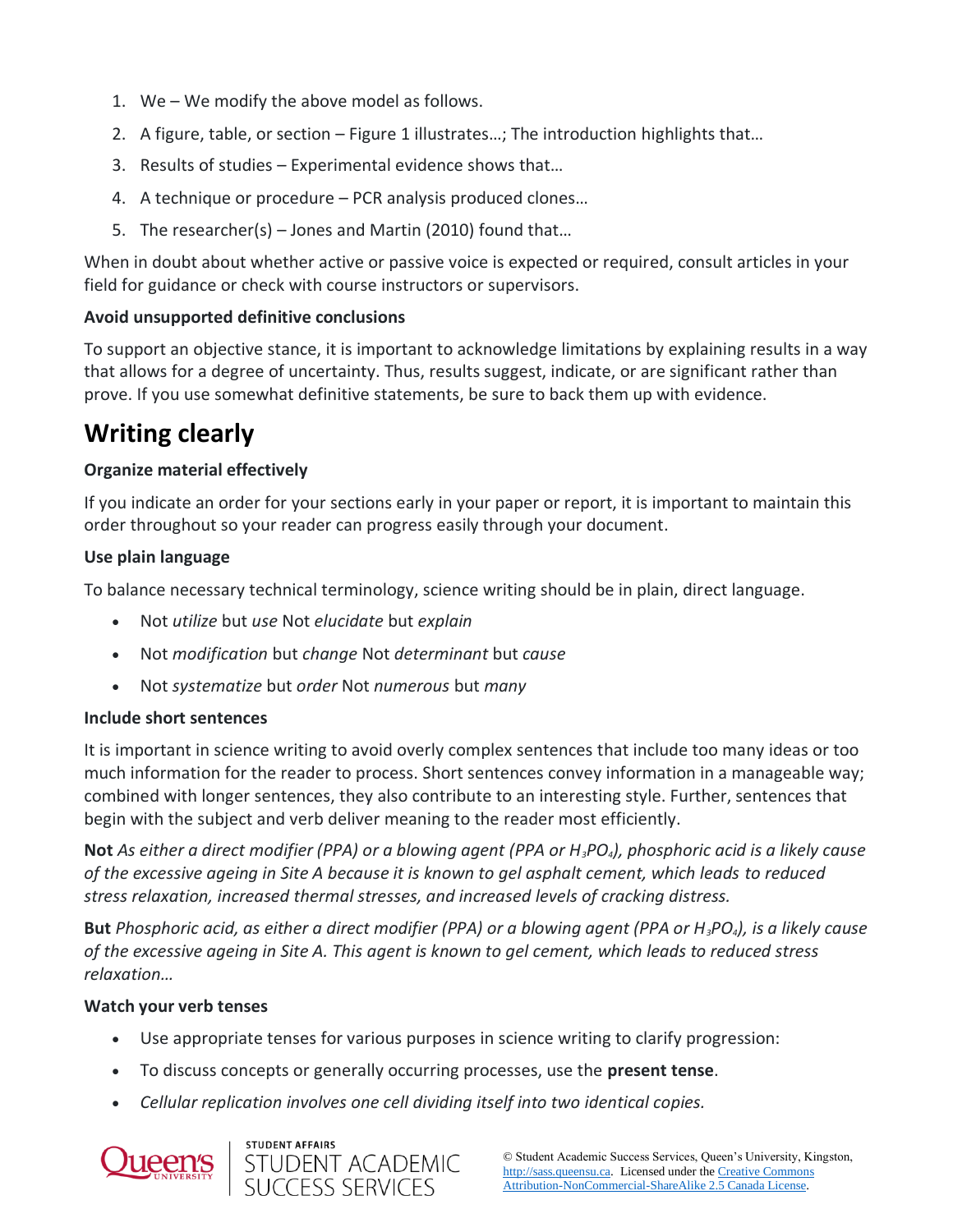- To describe what you or someone else did or asserted (particularly in the Methods and Results sections of lab reports), use the **past tense**.
- *We observed that the inclusion of the N-protonated and N-alkylated guests within the CB[7] cavity caused the normally rapid chair/chair interconversions to become sufficiently slow …*
- To present a plan for a proposal, thesis, or article, use the **present** or **future tense**.

*In the next section we (will) state and put into context previously published dynamical models of telomere shortening.*

# **Writing concisely**

### **Avoid wordiness**

To eliminate wordiness, try these strategies:

Substitute a single word for a phrase

- Not *due to the fact that* but *because*
- Not *at this point in time* but *now*

Use simple, active verbs instead of verb phrases

- Not *make an assumption* but *assume*
- Not *come to a conclusion* but *conclude*

### **Use abbreviations when appropriate**

For conciseness, replace frequently used terminology with abbreviations. After the first use of a term, identify the abbreviation in parentheses and use it thereafter.

## **Writing accurately and precisely**

STUDENT AFFAIRS

STUDENT ACADEMIC<br>SUCCESS SERVICES

### **Use accurate word choices**

It is important to use the most accurate wording possible in science writing, even if repetition is the result. A precise, accurate word that is repeated is better than a somewhat ambiguous, less precise substitution.

Frequently misused words: *data* (this word is always plural, as in *data are collected*), *criteria* (this word is also plural; *criterion* is the singular), *affect/effect* (*affect* is a verb meaning *to influence*; *effect* is usually used as a noun meaning *result*)

**\*Definitions:** a *hypothesis* is a possible explanation for what causes something to occur (e.g., wasps find their burrows using landmarks); *a prediction* is an expected result that should be observed if the hypothesis is true – a pattern in the collected data (e.g., if the above hypothesis is true, then moving the landmarks should cause wasps to go to a different place).

A *study* usually means an observational study in which researchers observe subjects and measure variables but do not assign subjects to treatments or manipulate them in any way. In an *experiment*, researchers control/manipulate the primary variables and usually assign subjects to treatments.